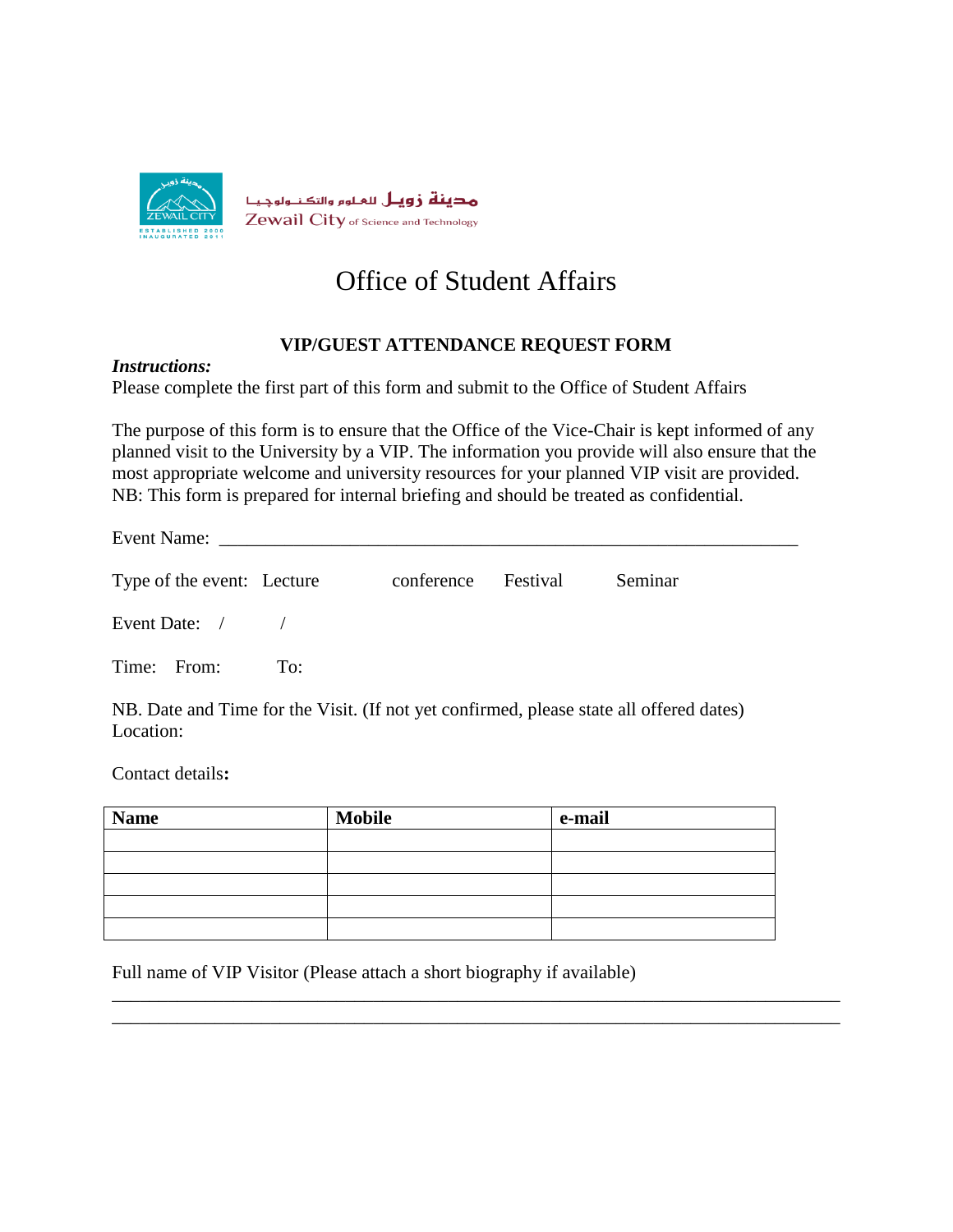Where is the visitor from (i.e. name of Ministry, Department, and Organization?)

Position in the Organization:

Where the visit is initiated by the University, please give the name and position of the member of staff who has extended the invitation?

\_\_\_\_\_\_\_\_\_\_\_\_\_\_\_\_\_\_\_\_\_\_\_\_\_\_\_\_\_\_\_\_\_\_\_\_\_\_\_\_\_\_\_\_\_\_\_\_\_\_\_\_\_\_\_\_\_\_\_\_\_\_\_\_\_\_\_\_\_\_\_\_\_\_\_\_\_\_\_\_\_\_\_\_\_ \_\_\_\_\_\_\_\_\_\_\_\_\_\_\_\_\_\_\_\_\_\_\_\_\_\_\_\_\_\_\_\_\_\_\_\_\_\_\_\_\_\_\_\_\_\_\_\_\_\_\_\_\_\_\_\_\_\_\_\_\_\_\_\_\_\_\_\_\_\_\_\_\_\_\_\_\_\_\_\_\_\_\_\_\_

\_\_\_\_\_\_\_\_\_\_\_\_\_\_\_\_\_\_\_\_\_\_\_\_\_\_\_\_\_\_\_\_\_\_\_\_\_\_\_\_\_\_\_\_\_\_\_\_\_\_\_\_\_\_\_\_\_\_\_\_\_\_\_\_\_\_\_\_\_\_\_\_\_\_\_\_\_\_

\_\_\_\_\_\_\_\_\_\_\_\_\_\_\_\_\_\_\_\_\_\_\_\_\_\_\_\_\_\_\_\_\_\_\_\_\_\_\_\_\_\_\_\_\_\_\_\_\_\_\_\_\_\_\_\_\_\_\_\_\_\_\_\_\_\_\_\_\_\_\_\_\_\_\_\_\_\_\_\_\_\_\_\_\_

\_\_\_\_\_\_\_\_\_\_\_\_\_\_\_\_\_\_\_\_\_\_\_\_\_\_\_\_\_\_\_\_\_\_\_\_\_\_\_\_\_\_\_\_\_\_\_\_\_\_\_\_\_\_\_\_\_\_\_\_\_\_\_\_\_\_\_\_\_\_\_\_\_\_\_\_\_\_\_\_\_\_\_\_\_

 $\_$  ,  $\_$  ,  $\_$  ,  $\_$  ,  $\_$  ,  $\_$  ,  $\_$  ,  $\_$  ,  $\_$  ,  $\_$  ,  $\_$  ,  $\_$  ,  $\_$  ,  $\_$  ,  $\_$  ,  $\_$  ,  $\_$  ,  $\_$  ,  $\_$ 

\_\_\_\_\_\_\_\_\_\_\_\_\_\_\_\_\_\_\_\_\_\_\_\_\_\_\_\_\_\_\_\_\_\_\_\_\_\_\_\_\_\_\_\_\_\_\_\_\_\_\_\_\_\_\_\_\_\_\_\_\_\_\_\_\_\_\_\_\_\_\_\_\_\_\_\_\_\_\_\_\_\_\_\_\_

What is the purpose for the Visit?

Please provide a brief description setting out the context for the invite / reasons for selecting this VIP

\_\_\_\_\_\_\_\_\_\_\_\_\_\_\_\_\_\_\_\_\_\_\_\_\_\_\_\_\_\_\_\_\_\_\_\_\_\_\_\_\_\_\_\_\_\_\_\_\_\_\_\_\_\_\_\_\_\_\_\_\_\_\_\_\_\_\_\_\_\_\_\_\_\_\_\_\_\_\_\_\_\_\_\_\_ \_\_\_\_\_\_\_\_\_\_\_\_\_\_\_\_\_\_\_\_\_\_\_\_\_\_\_\_\_\_\_\_\_\_\_\_\_\_\_\_\_\_\_\_\_\_\_\_\_\_\_\_\_\_\_\_\_\_\_\_\_\_\_\_\_\_\_\_\_\_\_\_\_\_\_\_\_\_\_\_\_\_\_\_\_

\_\_\_\_\_\_\_\_\_\_\_\_\_\_\_\_\_\_\_\_\_\_\_\_\_\_\_\_\_\_\_\_\_\_\_\_\_\_\_\_\_\_\_\_\_\_\_\_\_\_\_\_\_\_\_\_\_\_\_\_\_\_\_\_\_\_\_\_\_\_\_\_\_\_\_\_\_\_\_\_\_\_\_\_\_ \_\_\_\_\_\_\_\_\_\_\_\_\_\_\_\_\_\_\_\_\_\_\_\_\_\_\_\_\_\_\_\_\_\_\_\_\_\_\_\_\_\_\_\_\_\_\_\_\_\_\_\_\_\_\_\_\_\_\_\_\_\_\_\_\_\_\_\_\_\_\_\_\_\_\_\_\_\_\_\_\_\_\_\_\_

\_\_\_\_\_\_\_\_\_\_\_\_\_\_\_\_\_\_\_\_\_\_\_\_\_\_\_\_\_\_\_\_\_\_\_\_\_\_\_\_\_\_\_\_\_\_\_\_\_\_\_\_\_\_\_\_\_\_\_\_\_\_\_\_\_\_\_\_\_\_\_\_\_\_\_\_\_\_\_\_\_\_\_\_\_ \_\_\_\_\_\_\_\_\_\_\_\_\_\_\_\_\_\_\_\_\_\_\_\_\_\_\_\_\_\_\_\_\_\_\_\_\_\_\_\_\_\_\_\_\_\_\_\_\_\_\_\_\_\_\_\_\_\_\_\_\_\_\_\_\_\_\_\_\_\_\_\_\_\_\_\_\_\_\_\_\_\_\_\_\_

Who will be hosting the visit on behalf of the University?

Is there a proposal for the Vice-Chair to participate in the visit? (i.e. as host, attend a lunch, provide the welcome speech) Please give brief description of required role.

Will the media be invited? (List below)

o Yes

o No

Details of any other relevant arrangements that have already been made (i.e. room bookings, visitor parking arranged, catering ordered)

Submitted by:

Mobile: Date:  $/ /$